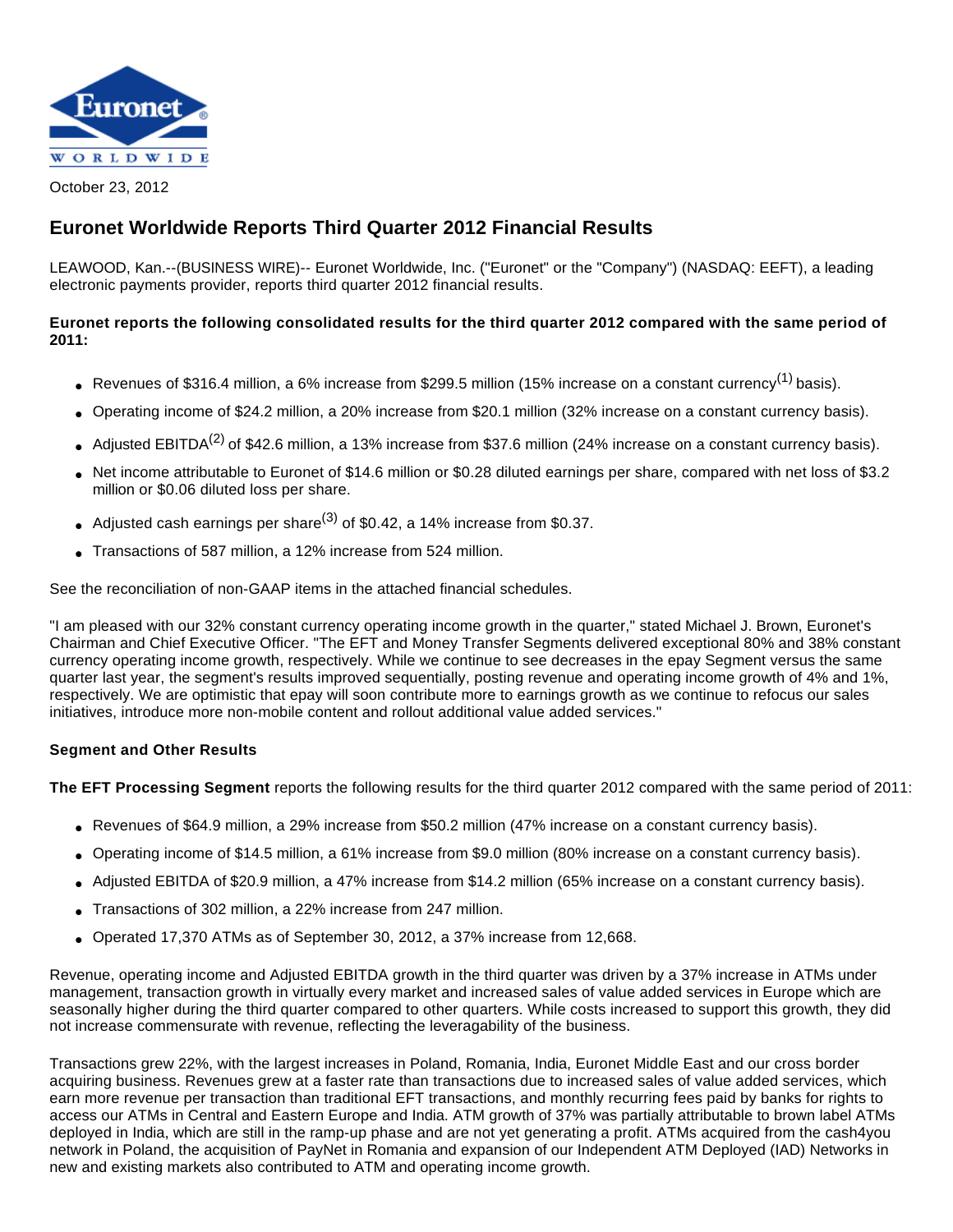**The epay Segment** reports the following results for the third quarter 2012 compared with the same period of 2011:

- Revenues of \$171.6 million, a 2% decrease from \$174.3 million (6% increase on a constant currency basis).
- Operating income of \$10.1 million, a 24% decrease from \$13.3 million (22% decrease on a constant currency basis).
- Adjusted EBITDA of \$15.1 million, a 15% decrease from \$17.7 million (10% decrease on a constant currency basis).
- Transactions of 277 million, a 2% increase from 271 million.
- Point of sale ("POS") terminals of approximately 631,000 as of September 30, 2012, a 7% increase from approximately 591,000.
- Retailer locations of approximately 304,000 as of September 30, 2012, an 8% increase from approximately 282,000.

Constant currency revenue growth in the epay Segment was due to the September 2011 acquisition of cadooz. Operating income and Adjusted EBITDA were adversely impacted by three previously announced matters: mobile operator distribution strategy changes in Brazil, certain retailers in Australia going direct with mobile operators and economic pressures in Spain. In the quarter, Australia partially lapped the downturn from certain retailers going direct with mobile operators in September last year. Partially offsetting these decreases were increased prepaid mobile sales in the U.S. and continued demand for nonmobile content, particularly in Germany.

**The Money Transfer Segment** reports the following results for the third quarter 2012 compared with the same period of 2011:

- Revenues of \$80.0 million, a 7% increase from \$75.1 million (13% increase on a constant currency basis).
- Operating income of \$6.2 million, a 29% increase from \$4.8 million (38% increase on a constant currency basis).
- Adjusted EBITDA of \$10.9 million, a 10% increase from \$9.9 million (16% increase on a constant currency basis).
- Total transactions of 7.9 million, a 25% increase from 6.3 million.
- Network locations of approximately 170,000 as of September 30, 2012, a 21% increase from approximately 140,000.

Revenue, operating income and Adjusted EBITDA growth in the quarter was driven by the 25% increase in total transactions. Increased operating profit was driven by continued network expansion, which grew 21% over the same quarter last year. Money transfer transactions increased 14%, commensurate with revenue on a constant currency basis. U.S. initiated transfers increased 19% compared to the same quarter last year, including an 18% increase in transfers to Mexico. Non-U.S. initiated transfers increased 7%, despite continued economic pressure in Europe. The segment continued to see a strong 86% growth in non-money transfer transactions, which earn significantly lower revenue per transaction than money transfers.

**Corporate and other** reports \$6.6 million of expense for the third quarter 2012 compared with \$7.0 million for the third quarter 2011. Share-based compensation expense is the primary reason for the decrease in expense.

#### **Balance Sheet and Financial Position**

Unrestricted cash on hand was \$191.8 million as of September 30, 2012, compared to \$178.6 million as of June 30, 2012. Cash increased as a result of cash generated from operations as well as temporary working capital changes in the epay segment due to the timing of settlements, partly offset by \$61 million in payments on the revolving credit facility. Total indebtedness was \$261.6 million as of September 30, 2012, compared to \$321.4 million as of June 30, 2012. On October 15, 2012, the Company repurchased substantially all of the \$171 million principal amount of 3.5% convertible bonds using cash on the balance sheet and available capacity on the Company's revolving credit facility. As announced on October 12, 2012, capacity on the Company's revolving credit facility was increased from \$275 million to \$400 million.

#### **Guidance**

The Company currently expects adjusted cash earnings per share for the fourth quarter 2012, assuming foreign currency exchange rates remain stable through the end of the quarter, to be approximately \$0.47 before a tax charge of up to potentially \$0.04 per share as a result of a federal alternative minimum tax and state income tax expense related to the non-recurring fourth quarter repurchase of the Company's convertible bonds.

#### **Non-GAAP Measures**

In addition to the results presented in accordance with U.S. GAAP, the Company presents non-GAAP financial measures, such as constant currency, Adjusted EBITDA and adjusted cash earnings per share financial measures. These measures should be used in addition to, and not a substitute for, net income, operating income and earnings per share computed in accordance with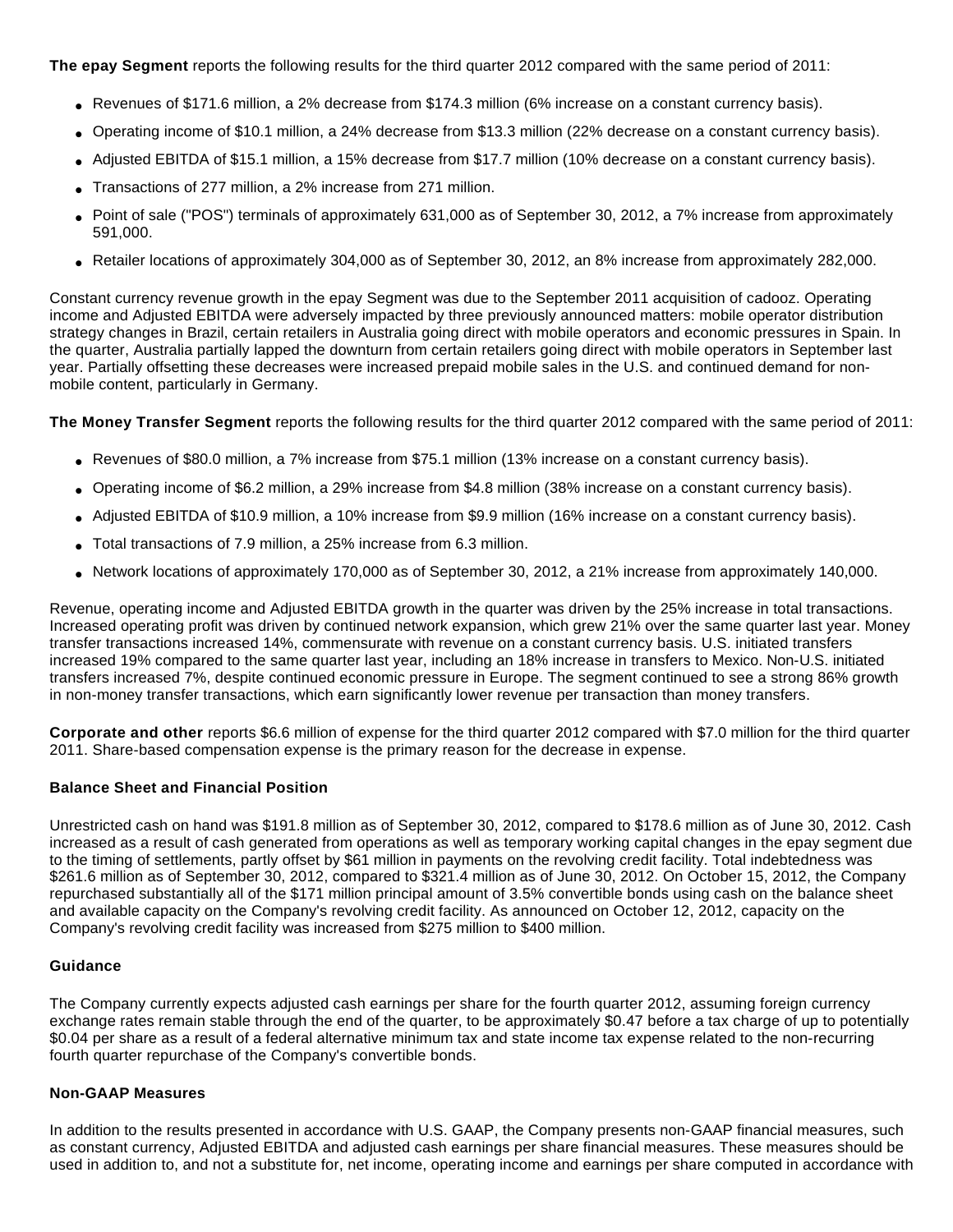US GAAP. We believe that these non-GAAP measures provide useful information to investors regarding the Company's performance and overall results of operations. These non-GAAP measures are also an integral part of the Company's internal reporting and performance assessment for executives and senior management. The non-GAAP measures used by the Company may not be comparable to similarly titled non-GAAP measures used by other companies. The attached schedules provide a full reconciliation of these non-GAAP financial measures to their most directly comparable U.S. GAAP financial measure.

<sup>(1)</sup> Constant currency measures are computed as if foreign currency exchange rates did not change from the prior period. This information is provided to illustrate the impact of changes in foreign currency exchange rates on the Company's results when compared to the prior period.

<sup>(2)</sup>Adjusted EBITDA is defined as net income excluding income tax expense, depreciation, amortization, share-based compensation expenses and other non-operating or non-recurring items that are considered expenses under U.S. GAAP.

(3) Adjusted cash earnings per share is defined as diluted U.S. GAAP earnings per share excluding the tax-effected impacts of: a) foreign exchange gains or losses, b) goodwill impairment charges, c) gains or losses from the early retirement of debt, d) share-based compensation, e) acquired intangible asset amortization, f) non-cash interest expense, g) non-cash income tax expense, and h) other non-operating or non-recurring items. Adjusted cash earnings per share includes shares potentially issuable in settlement of convertible bonds or other obligations, if the assumed issuances are dilutive to adjusted cash earnings per share. Adjusted cash earnings per share represents a performance measure and is not intended to represent a liquidity measure.

## **Conference Call and Slide Presentation**

Euronet Worldwide will host an analyst conference call on October 24, 2012, at 9:00 a.m. Eastern Time to discuss these results. To listen to the call via telephone, dial 877-303-6313 (USA) or +1-631-813-4734 (non-USA). The conference call will also be available via webcast at [http://ir.euronetworldwide.com.](http://cts.businesswire.com/ct/CT?id=smartlink&url=http%3A%2F%2Fir.euronetworldwide.com&esheet=50452212&lan=en-US&anchor=http%3A%2F%2Fir.euronetworldwide.com&index=1&md5=3ff6d93f1f011614194ddebc7da8c21a) Participants should go to the website at least five minutes prior to the scheduled start time of the event to register. A slideshow will be included in the webcast.

A webcast replay will be available beginning approximately one hour after the event at [http://ir.euronetworldwide.com](http://cts.businesswire.com/ct/CT?id=smartlink&url=http%3A%2F%2Fir.euronetworldwide.com&esheet=50452212&lan=en-US&anchor=http%3A%2F%2Fir.euronetworldwide.com&index=2&md5=b46470594a09308b59687483700ed7ad) and will remain available for one year.

#### **About Euronet Worldwide, Inc.**

Euronet Worldwide is an industry leader in processing secure electronic financial transactions. The Company offers payment and transaction processing solutions to financial institutions, retailers, service providers and individual consumers. These services include comprehensive ATM, POS and card outsourcing services, card issuing and merchant acquiring services, software solutions, consumer money transfer and bill payment services, and electronic distribution for prepaid mobile phone time and other prepaid products.

Euronet's global payment network is extensive - including 17,370 ATMs, approximately 69,000 EFT POS terminals and a growing portfolio of outsourced debit and credit card services which are under management in 36 countries; card software solutions; a prepaid processing network of approximately 631,000 POS terminals at approximately 304,000 retailer locations in 29 countries; and a consumer-to-consumer money transfer network of approximately 170,000 locations serving 133 countries. With corporate headquarters in Leawood, Kansas, USA, and 47 worldwide offices, Euronet serves clients in approximately 150 countries. For more information, please visit the Company's website at [www.euronetworldwide.com.](http://cts.businesswire.com/ct/CT?id=smartlink&url=http%3A%2F%2Fwww.euronetworldwide.com&esheet=50452212&lan=en-US&anchor=www.euronetworldwide.com&index=3&md5=253121dd714427e8a4a76d15a1be9af4)

Statements contained in this news release that concern Euronet's or its management's intentions, expectations, or predictions of future performance, are forward-looking statements. Euronet's actual results may vary materially from those anticipated in such forward-looking statements as a result of a number of factors, including: conditions in world financial markets and general economic conditions, including economic conditions in specific countries or regions; technological developments affecting the market for the Company's products and services; foreign currency exchange rate fluctuations; the effects of any potential future computer security breaches; the Company's ability to renew existing contracts at profitable rates; changes in fees payable for transactions performed for cards bearing international logos or over switching networks such as card transactions on ATMs; changes in the Company's relationship with, or in fees charged by, the Company's business partners; competition; the outcome of claims and other loss contingencies affecting the Company; and changes in laws and regulations affecting the Company's business, including immigration laws. These risks and other risks are described in the Company's filings with the Securities and Exchange Commission, including our Annual Report on Form 10-K, Quarterly Reports on Form 10-Q and Current Reports on Form 8-K. Copies of these filings may be obtained via the SEC's Edgar website or by contacting the Company or the SEC. Any forward-looking statements made in this release speak only as of the date of this release. Euronet does not intend to update these forward-looking statements and undertakes no duty to any person to provide any such update under any circumstances. The Company regularly posts important information to the investor relations section of its website.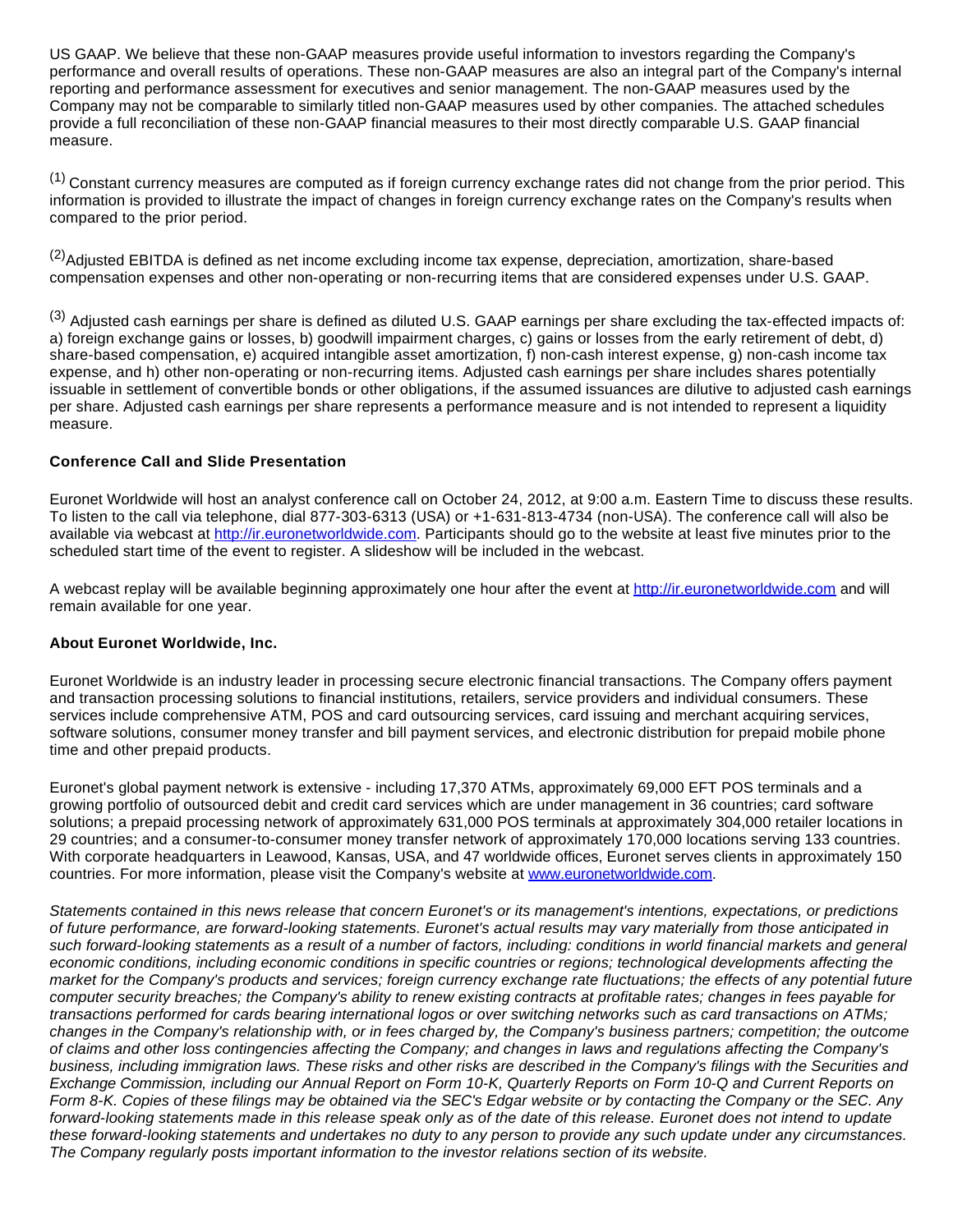## **EURONET WORLDWIDE, INC. Consolidated Statements of Operations (unaudited - in millions, except share and per share data)**

|                                                                                             |                     |                      | <b>Three Months Ended</b><br>September 30, |            |                                           |            |  |
|---------------------------------------------------------------------------------------------|---------------------|----------------------|--------------------------------------------|------------|-------------------------------------------|------------|--|
|                                                                                             |                     |                      |                                            | 2012       |                                           | 2011       |  |
| Revenues                                                                                    |                     |                      | \$                                         | 316.4      | \$                                        | 299.5      |  |
| Operating expenses:                                                                         |                     |                      |                                            |            |                                           |            |  |
| Direct operating costs                                                                      |                     |                      |                                            | 200.4      |                                           | 190.5      |  |
| Salaries and benefits                                                                       |                     |                      |                                            | 45.6       |                                           | 44.0       |  |
| Selling, general and administrative                                                         |                     |                      |                                            | 30.0       |                                           | 30.1       |  |
| Depreciation and amortization                                                               |                     |                      |                                            | 16.2       |                                           | 14.8       |  |
| Total operating expenses                                                                    |                     |                      |                                            | 292.2      |                                           | 279.4      |  |
| Operating income                                                                            |                     |                      |                                            | 24.2       |                                           | 20.1       |  |
| Other income (expense):                                                                     |                     |                      |                                            |            |                                           |            |  |
| Interest income                                                                             |                     |                      |                                            | 0.9        |                                           | 1.7        |  |
| Interest expense                                                                            |                     |                      |                                            | (5.6)      |                                           | (5.0)      |  |
| Income from unconsolidated affiliates                                                       |                     |                      |                                            | 0.2        |                                           | 0.6        |  |
| Loss on early retirement of debt                                                            |                     |                      |                                            |            |                                           | (1.9)      |  |
| Foreign exchange gain (loss), net                                                           |                     |                      |                                            | 1.4        |                                           | (11.9)     |  |
| Total expense, net                                                                          |                     |                      |                                            | (3.1)      |                                           | (16.5)     |  |
| Income before income taxes                                                                  |                     |                      |                                            | 21.1       |                                           | 3.6        |  |
| Income tax expense                                                                          |                     |                      |                                            | (6.8)      |                                           | (6.5)      |  |
| Net income (loss)                                                                           |                     |                      |                                            | 14.3       |                                           | (2.9)      |  |
| Net loss (income) attributable to noncontrolling interests                                  |                     |                      |                                            | 0.3        |                                           | (0.3)      |  |
| Net income (loss) attributable to Euronet Worldwide, Inc.                                   |                     |                      | \$                                         | 14.6       | $\, \, \raisebox{12pt}{$\scriptstyle \$}$ | (3.2)      |  |
| Earnings (loss) per share attributable to Euronet Worldwide, Inc. stockholders -<br>diluted |                     |                      |                                            |            |                                           |            |  |
| Earnings (loss) per share                                                                   |                     |                      | \$                                         | 0.28       | \$                                        | (0.06)     |  |
| Diluted weighted average shares outstanding                                                 |                     |                      |                                            | 51,597,319 |                                           | 51,116,512 |  |
|                                                                                             |                     |                      |                                            |            |                                           |            |  |
| EURONET WORLDWIDE, INC.<br><b>Condensed Consolidated Balance Sheets</b>                     |                     |                      |                                            |            |                                           |            |  |
| (in millions)                                                                               |                     |                      |                                            |            |                                           |            |  |
|                                                                                             | As of               |                      |                                            |            |                                           |            |  |
|                                                                                             | September 30,       | As of                |                                            |            |                                           |            |  |
|                                                                                             | 2012<br>(unaudited) | December 31,<br>2011 |                                            |            |                                           |            |  |
| <b>ASSETS</b>                                                                               |                     |                      |                                            |            |                                           |            |  |
| Current assets:                                                                             |                     |                      |                                            |            |                                           |            |  |
| Cash and cash equivalents                                                                   | \$<br>191.8         | \$<br>170.7          |                                            |            |                                           |            |  |

Restricted cash 63.2 73.3 Inventory - PINs and other 66.2 66.2 98.8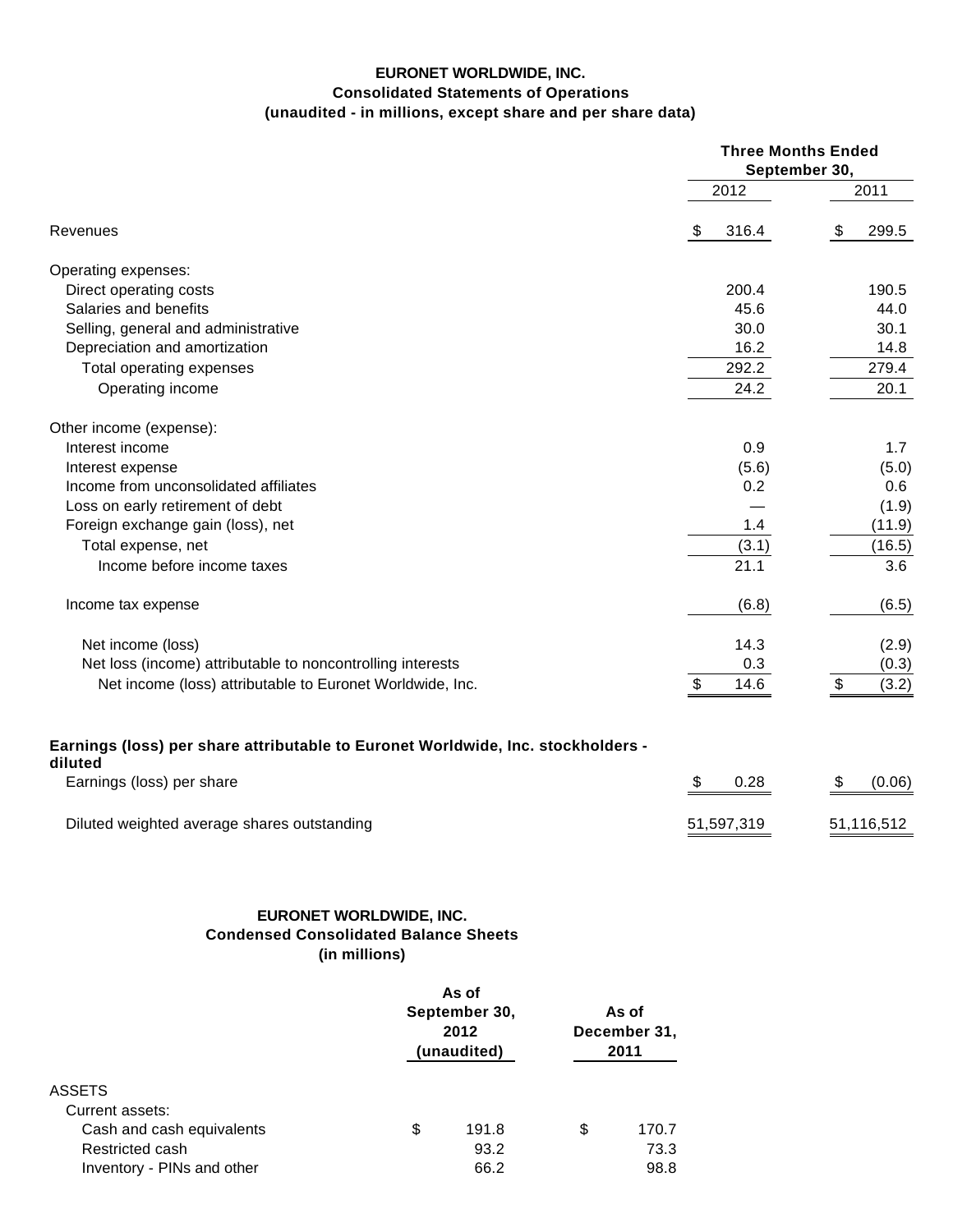| Trade accounts receivable, net                        | 316.1         |    | 349.5   |
|-------------------------------------------------------|---------------|----|---------|
| Other current assets, net                             | 60.7          |    | 61.7    |
| Total current assets                                  | 728.0         |    | 754.0   |
| Property and equipment, net                           | 109.3         |    | 102.9   |
| Goodwill and acquired intangible assets, net          | 575.8         |    | 588.5   |
| Other assets, net                                     | 58.5          |    | 60.9    |
| <b>Total assets</b>                                   | \$<br>1,471.6 | \$ | 1,506.3 |
| LIABILITIES AND EQUITY<br><b>Current liabilities:</b> |               |    |         |
| Accounts payable and other current liabilities        | \$<br>604.9   | \$ | 601.6   |
| Short-term debt obligations                           | 180.0         |    | 172.9   |
| <b>Total current liabilities</b>                      | 784.9         |    | 774.5   |
| Debt obligations, net of current portion              | 78.6          |    | 161.7   |
| Capital lease obligations, net of current portion     | 3.0           |    | 4.2     |
| Deferred income taxes                                 | 23.8          |    | 26.0    |
| Other long-term liabilities                           | 12.7          |    | 13.2    |
| <b>Total liabilities</b>                              | 903.0         |    | 979.6   |
| Equity                                                | 568.6         |    | 526.7   |
| Total liabilities and equity                          | \$<br>1,471.6 | \$ | 1,506.3 |

# **EURONET WORLDWIDE, INC. Reconciliation of Net Income (Loss) to Adjusted EBITDA (unaudited - in millions)**

|                                                                                                                                    | Three months ended September 30, 2012 |                                 |        |                          |      |                              |            |                     |             |  |  |
|------------------------------------------------------------------------------------------------------------------------------------|---------------------------------------|---------------------------------|--------|--------------------------|------|------------------------------|------------|---------------------|-------------|--|--|
|                                                                                                                                    |                                       | <b>EFT</b><br><b>Processing</b> |        | Money<br><b>Transfer</b> |      | Corporate<br><b>Services</b> |            | <b>Consolidated</b> |             |  |  |
| Net income                                                                                                                         |                                       |                                 |        |                          |      |                              |            | \$                  | 14.3        |  |  |
| Add: Income tax expense<br>Add: Total other expense, net                                                                           |                                       |                                 |        |                          |      |                              |            |                     | 6.8<br>3.1  |  |  |
| Operating income (expense)                                                                                                         | \$                                    | 14.5                            | \$10.1 | \$                       | 6.2  | \$                           | (6.6)      |                     | 24.2        |  |  |
| Add: Depreciation and amortization<br>Add: Share-based compensation                                                                |                                       | 6.4                             | 5.0    |                          | 4.7  |                              | 0.1<br>2.2 |                     | 16.2<br>2.2 |  |  |
| Earnings (expense) before interest, taxes, depreciation,<br>amortization and share-based compensation (Adjusted<br>$EBITDA)^{(1)}$ |                                       | 20.9                            | \$15.1 | $\mathfrak{S}$           | 10.9 | \$                           | (4.3)      | \$                  | 42.6        |  |  |

**Three months ended September 30, 2011**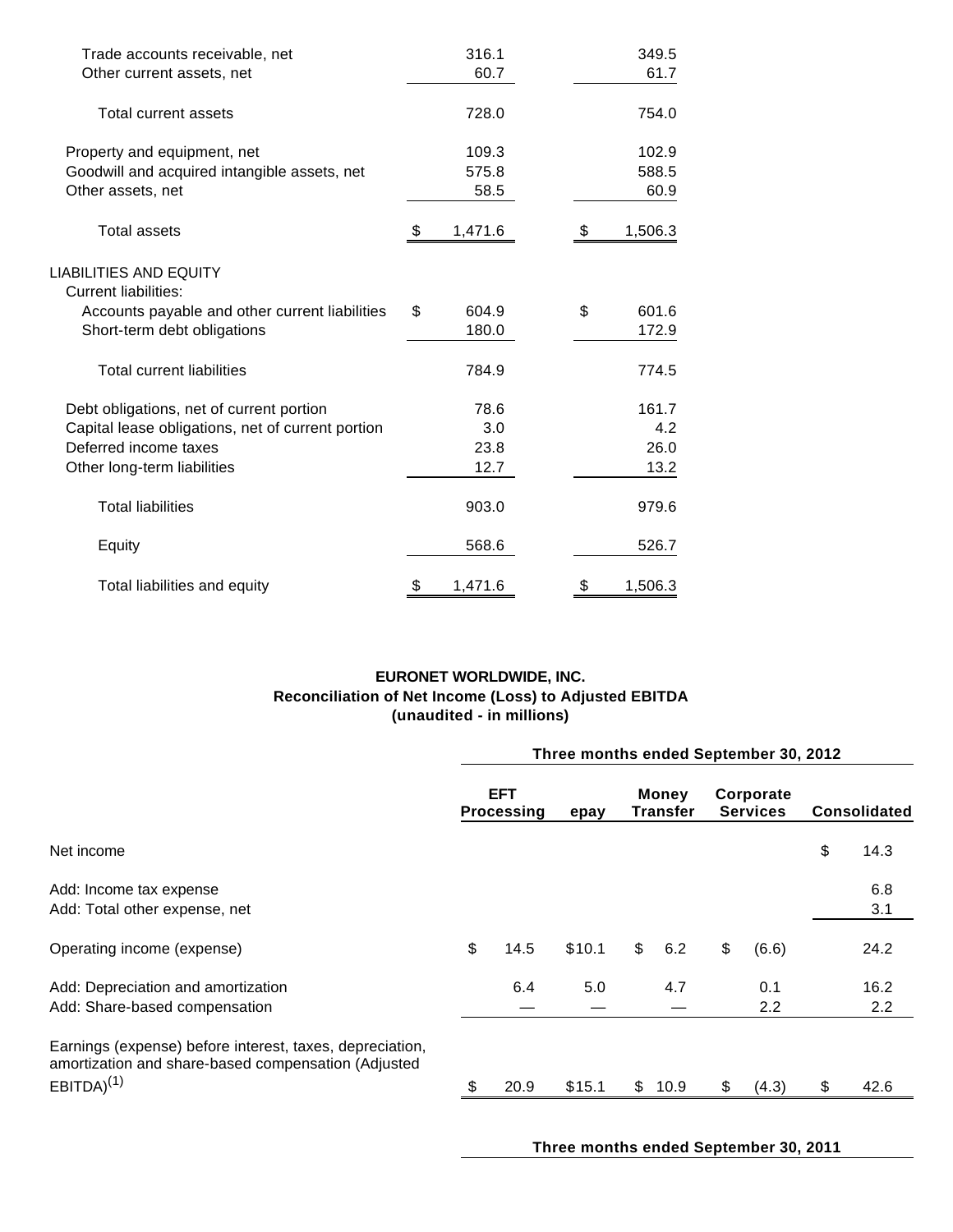|                                                                                                                                    | <b>EFT</b><br><b>Processing</b> | epay   | <b>Money</b><br>Transfer | Corporate<br><b>Services</b> | <b>Consolidated</b> |
|------------------------------------------------------------------------------------------------------------------------------------|---------------------------------|--------|--------------------------|------------------------------|---------------------|
| Net loss                                                                                                                           |                                 |        |                          |                              | \$<br>(2.9)         |
| Add: Income tax expense<br>Add: Total other expense, net                                                                           |                                 |        |                          |                              | 6.5<br>16.5         |
| Operating income (expense)                                                                                                         | \$<br>9.0                       | \$13.3 | \$<br>4.8                | \$<br>(7.0)                  | 20.1                |
| Add: Depreciation and amortization<br>Add: Share-based compensation                                                                | 5.2                             | 4.4    | 5.1                      | 0.1<br>2.7                   | 14.8<br>2.7         |
| Earnings (expense) before interest, taxes, depreciation,<br>amortization and share-based compensation (Adjusted<br>$EBITDA)^{(1)}$ | \$<br>14.2                      | \$17.7 | \$<br>9.9                | \$<br>(4.2)                  | \$<br>37.6          |

 $<sup>(1)</sup>$  Adjusted EBITDA is a non-GAAP measure that should be considered in addition to, and not a substitute for, net income and</sup> operating income computed in accordance with U.S. GAAP.

## **EURONET WORLDWIDE, INC. Reconciliation of Adjusted Cash Earnings per Share (unaudited - in millions, except share and per share data)**

|                                                                                              |            | September 30, | <b>Three Months Ended</b> |            |  |  |
|----------------------------------------------------------------------------------------------|------------|---------------|---------------------------|------------|--|--|
|                                                                                              | 2012       |               | 2011                      |            |  |  |
| Net income (loss) attributable to Euronet Worldwide, Inc.                                    | \$<br>14.6 |               | \$                        | (3.2)      |  |  |
| 3.5% convertible debt interest and amortization of issuance costs, net of tax <sup>(1)</sup> | 1.7        |               |                           |            |  |  |
| Earnings (loss) applicable for common shareholders -- cash earnings per share                | 16.3       |               |                           | (3.2)      |  |  |
| Foreign exchange (gain) loss, net of tax                                                     | (1.4)      |               |                           | 11.6       |  |  |
| Intangible asset amortization, net of tax                                                    | 4.4        |               |                           | 4.2        |  |  |
| Share-based compensation, net of tax                                                         | 2.0        |               |                           | 2.6        |  |  |
| Non-cash 3.5% convertible debt accretion interest, net of tax                                | 2.0        |               |                           | 1.9        |  |  |
| Loss on early debt retirement, net of tax                                                    |            |               |                           | 1.9        |  |  |
| Non-cash GAAP tax expense                                                                    | 0.4        |               |                           | 0.4        |  |  |
| Adjusted cash earnings <sup>(2)</sup>                                                        | \$<br>23.7 |               | S                         | 19.4       |  |  |
| Adjusted cash earnings per share - diluted $(2)$                                             | 0.42       |               |                           | 0.37       |  |  |
| Diluted weighted average shares outstanding                                                  | 51,597,319 |               |                           | 51,116,512 |  |  |
| Incremental shares from assumed conversion of stock options and restricted stock             |            |               |                           | 640,879    |  |  |
| Effect of assumed conversion of convertible debentures <sup>(1)</sup>                        | 4,235,136  |               |                           |            |  |  |
| Effect of unrecognized share-based compensation on diluted shares outstanding                | 673,037    |               |                           | 562,549    |  |  |
| Adjusted diluted weighted average shares outstanding                                         | 56,505,492 |               |                           | 52,319,940 |  |  |

 $^{(1)}$  As required by U.S. GAAP, the interest cost and amortization of the convertible debt issuance cost are excluded from income for the purpose of calculating diluted earnings per share for any period when the convertible debentures, if converted, would be dilutive to earnings per share. Further, the convertible shares are treated as if all were outstanding for the period. Although the